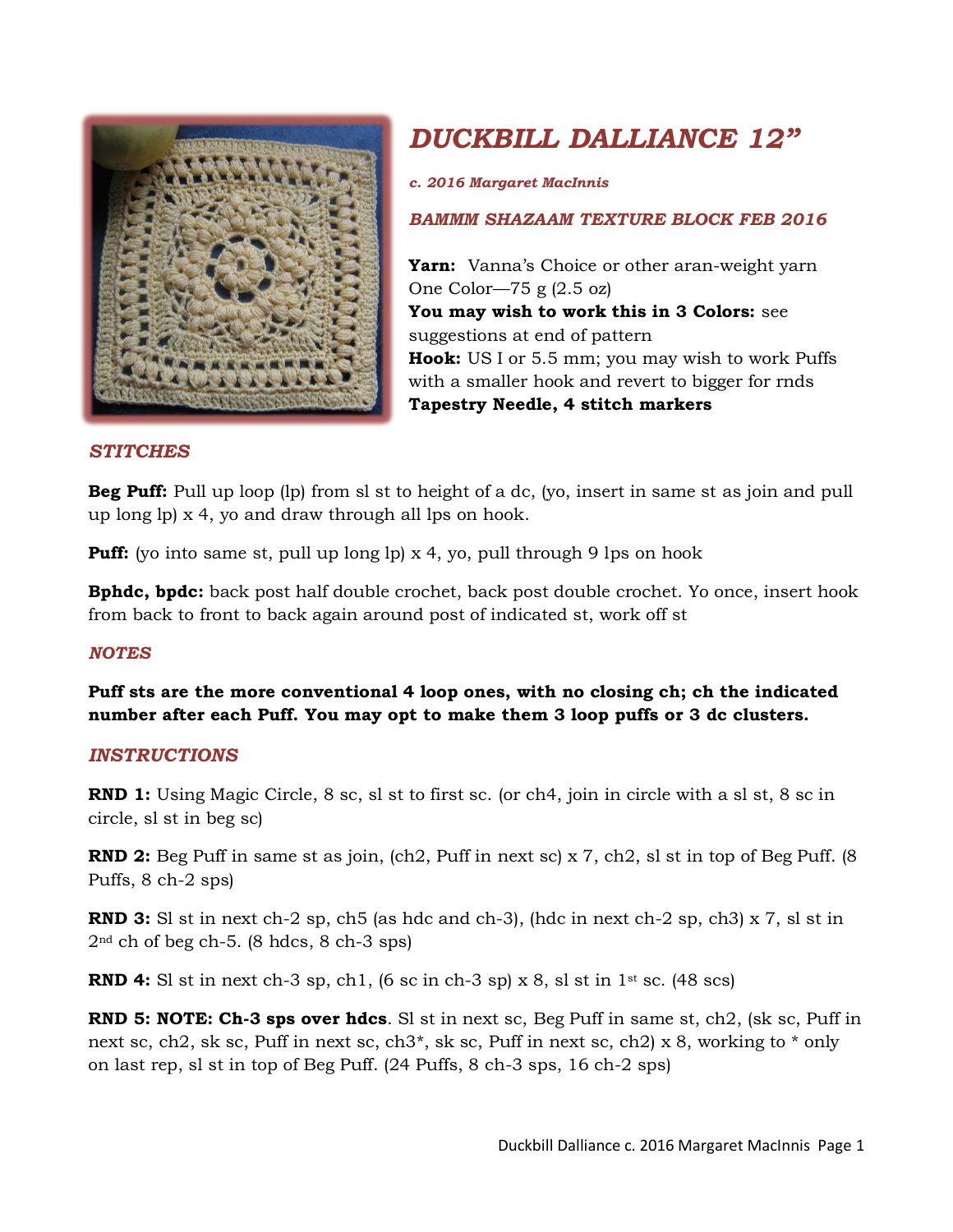**RND 6:** Sl st in next ch-2 sp, Beg Puff in same sp, (ch2, Puff in next ch-2 sp, ch3, sl st in next ch-3 sp, ch3\*, Puff in next ch-2 sp) x 8, working to \* only on last rep, sl st in Beg Puff. (16 ch-3 sps, 8 ch-2 sps, 16 Puffs)

**RND 7:** SI st in next ch-2 sp, Beg Puff in same sp—place marker on this and every second Puff st, (ch3, sl in next ch-3 sp, ch 3, sl in next ch-3 sp, ch3\*, Puff in ch-2 sp) x 8, working to \* only on last rep, sl st in Beg Puff. (24 ch-3 sps, 8 Puffs)

**RND 8: NOTE: Ch-4 will be over every 2nd Puff for corners**. Sl st in next ch-3 sp, \*(ch3, sl st in next ch-3 sp) 5 times, (ch4—mover markers up, sl st in next ch-3 sp)<sup>\*</sup>, rep  $*$  to  $*$ around; after last ch-4, sl st in beg sl st. (20 ch-3 sps, 4 ch-4 sps)

**RND 9:** Sl st in next ch-3 sp, ch3 as dc, 2 dc in same ch-3 sp, \*3 hdc in next ch-3 sp, 3 sc in next ch-3 sp, 3 hdc in next ch-3 sp, 3 dc in next ch-3 sp, corner as (3 trc, ch3—move markers up, 3 trc) in ch-4 sp, 3 dc in next ch-3 sp\*, rep around omitting last 3 dc on last rep; sl st in  $3<sup>rd</sup>$  ch of beg ch-3. (24 trcs, 24 dcs, 24 hdcs, 12 scs, 4 ch-3 sps)

**RND 10:** Ch1, sc in same sp, sc in each st, corners as (sc, ch2—move markers up, sc) in corner ch-3 sp, sl st in beg sc. (92 sc, 4 ch-2 sp)

**RND 11:** SI st in next sc, Ch4 as  $\left(\frac{dc}{ch1}\right)$ , \*(sk next sc, dc/ch1 in next sc); rep to st before corner which is sk'ed, corner as (dc, ch1) 3 times in next ch-2 sp—remove markers\*, rep around, sl st in  $3^{rd}$  ch of beg ch-4. (56 dc/ch-1)

**RND 12:** Sl st in next ch-1 sp, Beg Puff in same sp, (ch2, Puff in next ch-1 sp) around, corners as (Puff in next ch-1 sp, ch3, Puff in next ch-1 sp); at end, ch2, sl st in around post top of Beg Puff as if making a back post. (56 Puffs, 52 ch-2 sps, 4 ch-3 sps)

**RND 13:** Ch<sub>2</sub> as bphdc, \*(sc in each ch-2 sp, bphdc in each Puff) to ch-2 sp before 2 corner Puffs, 2 hdc in next ch-2 sp, bpdc in next Puff, corner as (2 dc, ch2, 2 dc) in ch-3 sp, bpdc in next Puff, 2 hdc in next ch-2 sp, bphdc in next Puff\*, rep around, sl st in beg bphdc. (8 bpdcs, 48 bphdcs, 16 dcs, 16 hdcs, 44 scs, 4 ch-2 sps)

**RND 14: NOTE: you may need to reduce the size of the sts for a 12" block.** Ch3 as dc, dc in each st around, corner as  $(2 \text{ dc}, \text{ch2}, 2 \text{ dc})$  in corner ch-2 sps, sl st in  $3^{\text{rd}}$  ch of beg ch-3. (37 dc per side, 4 ch-2 sps)

**NOTE:** Also acts as Equalize Rnd for BAMMM SHAZAAM. Join /w a sc in any st, sc around, working 3 scs in corner ch-2 sps; work invisible join. (160 scs—39 per side with 1 corner sc)